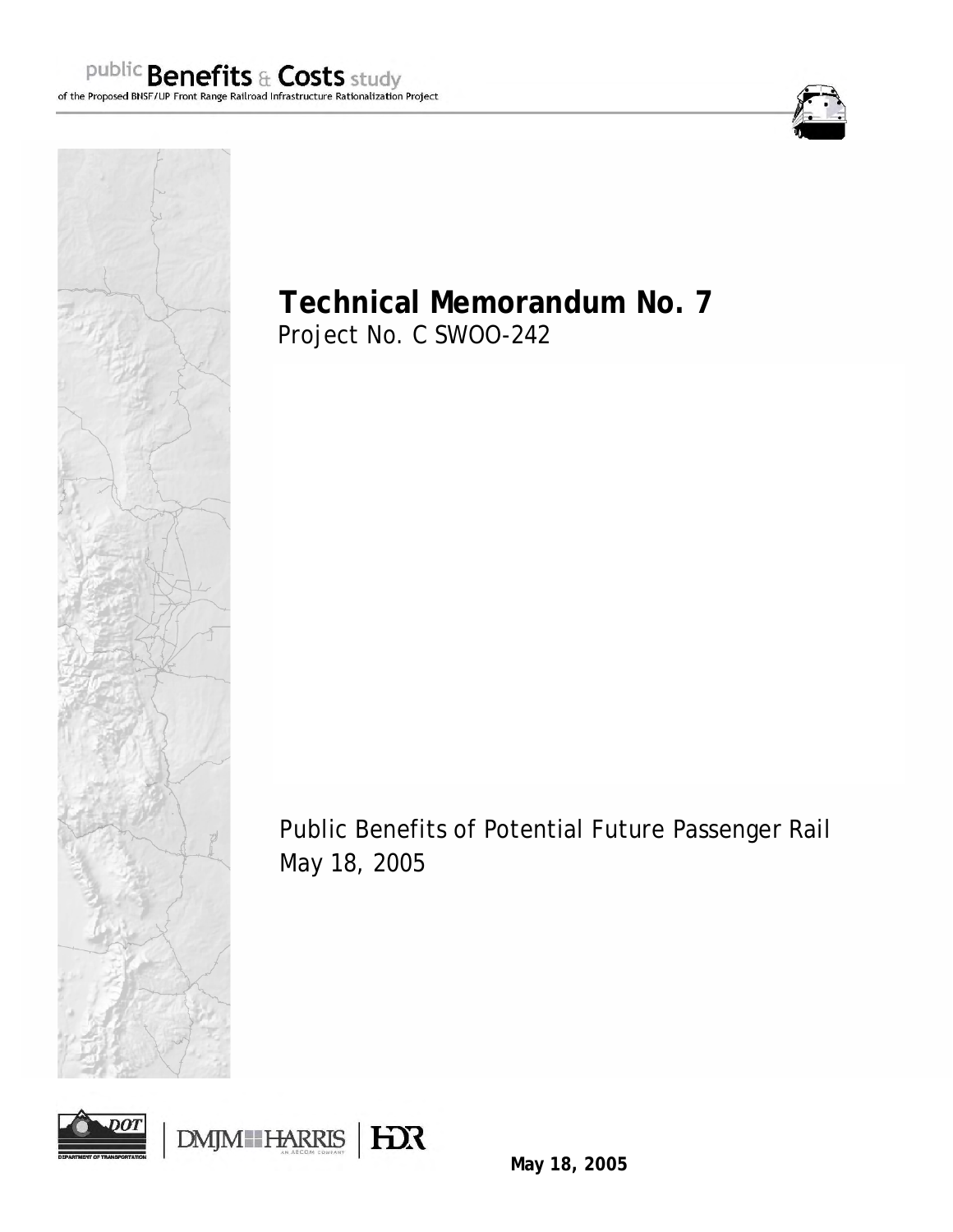

# Table of Contents **Page**

# **Figures Page**

| Tables<br>Page |
|----------------|
|                |

*All information and assessments contained herein are the sole responsibility of the Consultant. Although many other parties contributed substantially to the report, they shall not be held accountable for its accuracy.*

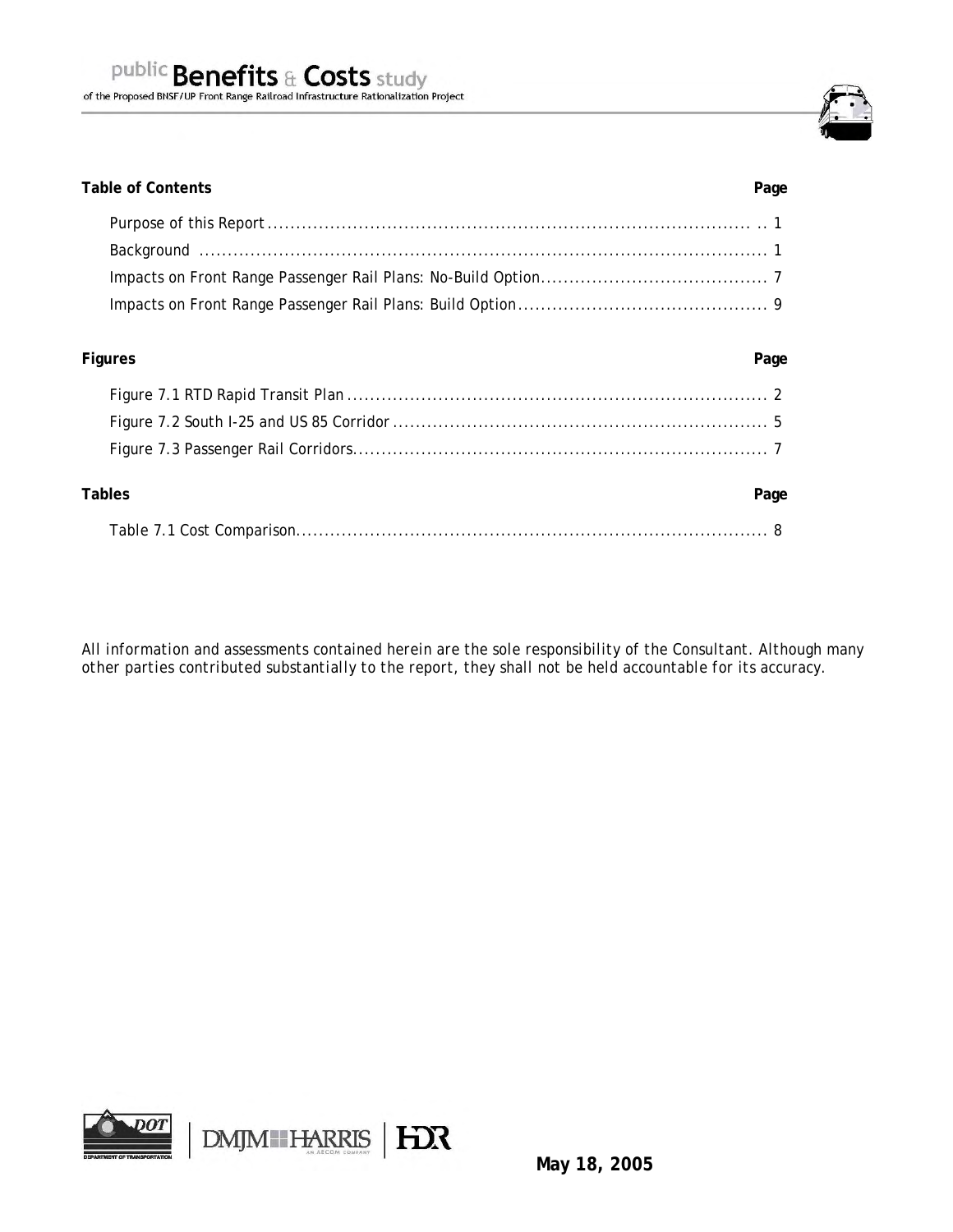

# **Purpose of this Report**

The purpose of this task is to estimate the degree to which the railroad project would support the implementation of passenger rail projects along and through the Front Range. Two types of passenger rail predominate for purposes of this study. Denver's Regional Transportation District (RTD) is building a Light Rail Transit (LRT) network within the Denver metro area. RTD is also evaluating commuter rail as a modal choice for some of its corridors. Other entities are considering commuter rail options outside the RTD service area. Commuter rail can take several forms including locomotive-pulled single or double level passenger cars and selfpropelled cars operating singly or in trains. The energy source can be onboard fuel or external electric power.

The question for this section is whether the Build Option would have net benefits for passenger rail implementation with respect to the No-Build Option. What would the freight railroad situation be like in the year 2030 if the proposed railroad project were not built and how might passenger rail be developed in that case? What are the benefits and costs differences to potential passenger rail if the railroad project is built? Discussions in workshops with transit and railroad representatives determined that there are three specific potential passenger rail projects where a definite, quantifiable difference between the railroads Build versus No-Build Options can be estimated. Other passenger rail projects may be facilitated by the railroad project but that possibility is not quantifiable within the scope of this study given the preliminary nature of planning for those projects. The possible facilitation of these projects is classified as qualitative benefits.

As is the case for other sections of this study, much of the information needed to assess the net differences between Build and No-Build Options did not exist and had to be developed specifically by the consultant team in coordination with the affected entities. As an example, RTD is at the conceptual level of planning for some of its corridors and had not determined alignments and the infrastructure required for specific alignment alternatives. RTD was not at a stage to be able to answer questions about how specific changes in railroad facilities or operations would impact specific passenger rail options in their corridors. Since the mission of this study required such assessments the consultant team prevailed upon the railroads and RTD to jointly discuss ideas at the most preliminary level. It is very important to the cooperating institutions that the concepts herein presented are not given more weight than intended or appropriate. The consultant team takes responsibility for the passenger rail concepts presented below and represents them to be nothing more than ideas about how some passenger rail opportunities could be affected if the railroad project is built.

#### **Background**

Five prior studies in particular evaluated potential opportunities related to the possible implementation of rail passenger service in and through Colorado's Front Range communities. They are:

- The 1997 Colorado Passenger Rail Study,
- The 1999 North Front Range Transportation Alternatives Feasibility Study,
- The 1999 South I-25 Corridor Study,
- The 2002 Rail Oriented Development Study, and
- The 2002 Eastern Colorado Mobility Study.

These five reports provide context, data, and background for the present study, particularly since the rail infrastructure has changed little since their publication. Railroad company consolidation has changed during the interim however, leading to new opportunities for passenger rail implementation.

In addition to the above intercity studies, the Regional Transportation District has continued to develop its own Denver area passenger rail plans, as depicted on Figure 7.1.



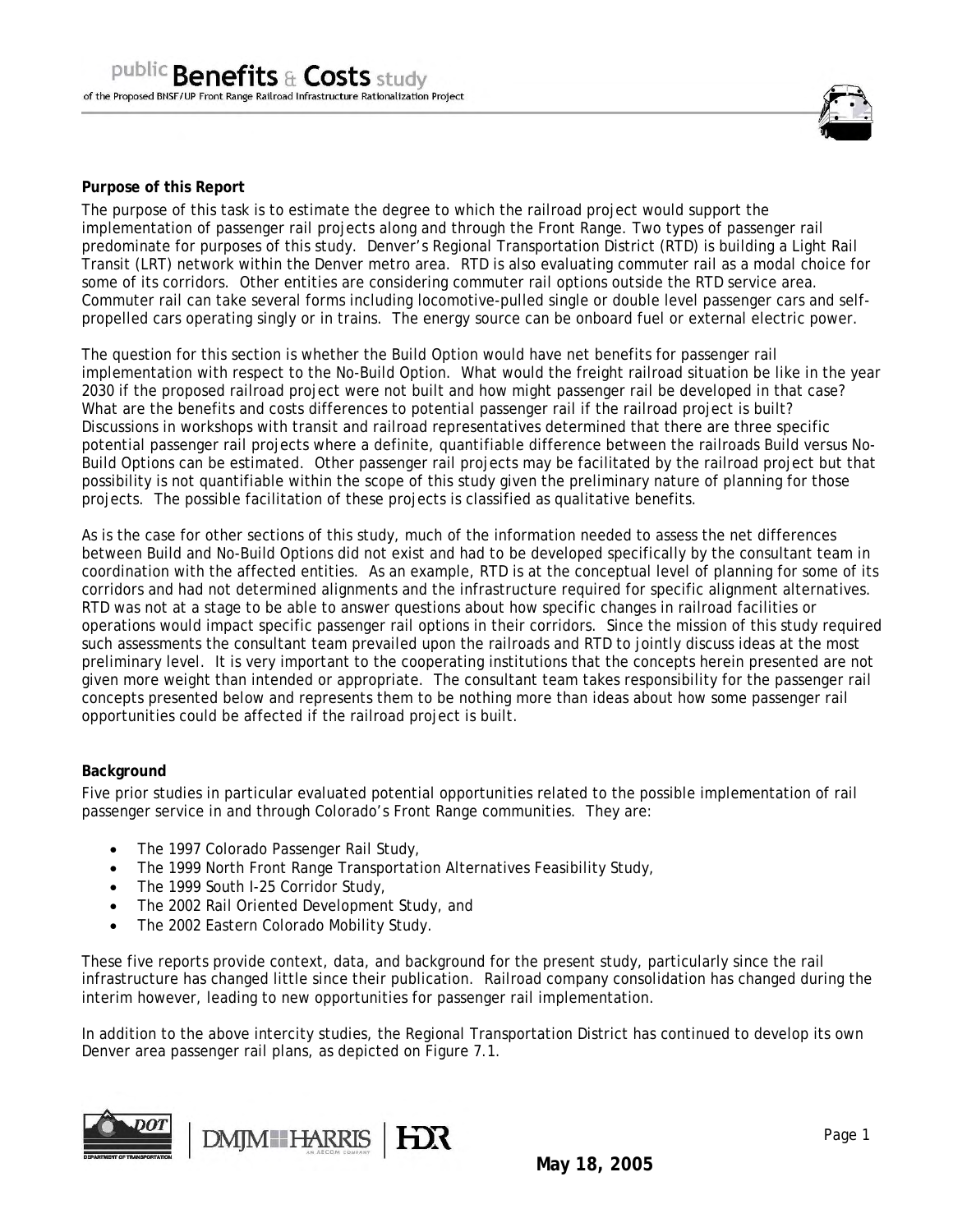# **Figure 7.1 RTD Rapid Transit Plan**





DMJM HARRIS | HOR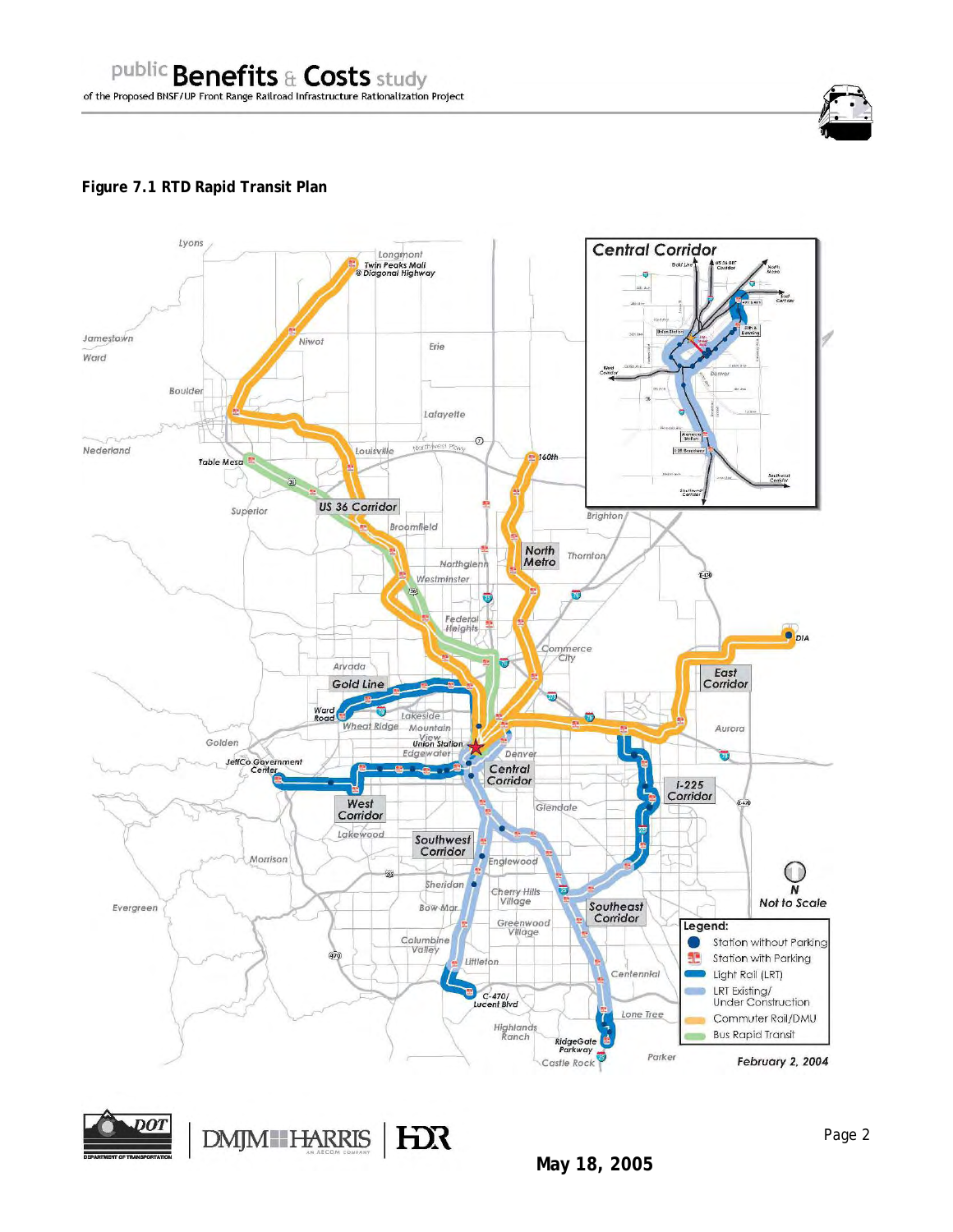

Generally, RTD and any public transportation agency seeks available, continuous right of way when planning a passenger rail route. And generally the railroads, which obtained such rights of way during very early stages of development, become very attractive for right of way purchase or for cooperative use of existing infrastructure.

Freight railroad consolidation has progressed since the completion of several of the studies reviewed for this study. This has improved the prospects for some of the alternatives presented. When those studies were conducted coordinating with numerous competing railroad companies was a challenge. The current environment is considerably more conducive to discussion since there are now only two mainline freight railroads operating in the study area and they are cooperating on the proposed railroad project.

#### **Colorado Passenger Rail Study – 1997**

This statewide study was conducted for CDOT by Kimley-Horn and Associates in association with Cambridge Systematics, Coley/Forrest, Felsburg Holt, and ICF Kaiser. It created a long list of 160 candidate passenger rail projects for the state and pared them down to a ranked and recommended set of projects for further consideration. It did not overlap the Denver-Golden corridor or the three RTD MIS corridors (West, Southeast, and East).

Prior studies referenced were the Yampa-Valley Multi-Modal Corridor Transportation Plan, Analysis of Amtrak Service in TX, NM, and CO, Air Train Airport Corridor Rail Service, Glenwood-Aspen Rail Corridor Feasibility Project, and Vision Statement for Front Range RR, RTD Gold Line Study, West I-70 MIS, US 24 Corridor Study (Colorado Springs to Woodland Park), and Denver Union Terminal (DUT) Intermodal Study. Eighteen statewide passenger rail corridors were identified and mapped (pages 1-11 and 12) covering the Front Range from border to border and west and northwest as far as Grand Junction and Craig. Consistent with population distribution, the eastern plains and southwest Colorado had no corridors. Each of the corridors was divided into segments for data collection and analysis. These are summarized with basic characteristics on pages 1-18 and 19. More detailed segment descriptions follow.

The eighteen corridors are screened in Chapter 2 by ridership potential, capital cost, cost-effectiveness, environmental factors, and other major impacts. Candidates are ranked by annual riders per mile with Denver-Golden first and Pueblo-Trinidad last. Corridors are next ranked by capital cost-effectiveness, annualized cost divided by annual riders. Denver-Golden ranked first again at \$14 per rider and Pueblo-Trinidad was last at \$517. Rankings by the additional factors are presented. Then the rankings for each corridor were summed for a composite score. By composite score Denver-Ft. Collins ranked first and Pueblo-Trinidad ranked last. The corridor screening results are charted on page 2-44 and pages 2-45 through 50 present screening recommendations. High priority corridors are Denver-Fort Collins, Denver-Colorado Springs, Leadville-Vail-Glenwood Springs-Aspen, and Steamboat Springs-Vail-Aspen.

Technologies are screened in Chapter 3. Conventional, high speed, and experimental were considered. Recommended technologies for Colorado use are conventional locomotives with conventional single or bilevel cars, diesel multiple units (DMU's), and conventional electric locomotives. Used equipment could be used if higher O&M costs are acceptable. High speed, historic narrow or standard gauge, and experimental equipment were deemed inappropriate for use in these corridors.

Potential stations are screened in Chapter 4. Existing and new potential stations were described and ranked high, medium, and low on the basis of ridership market, station spacing, and existing and new facility potential. Chapter 5 assembles alternative system plans from the previously screened elements and evaluates these by the detailed evaluation criteria. The recommended Colorado passenger rail plan is presented in Chapter 6. The core system serves the Front Range from Fort Collins to Colorado Springs,



**DMM HARRIS** HX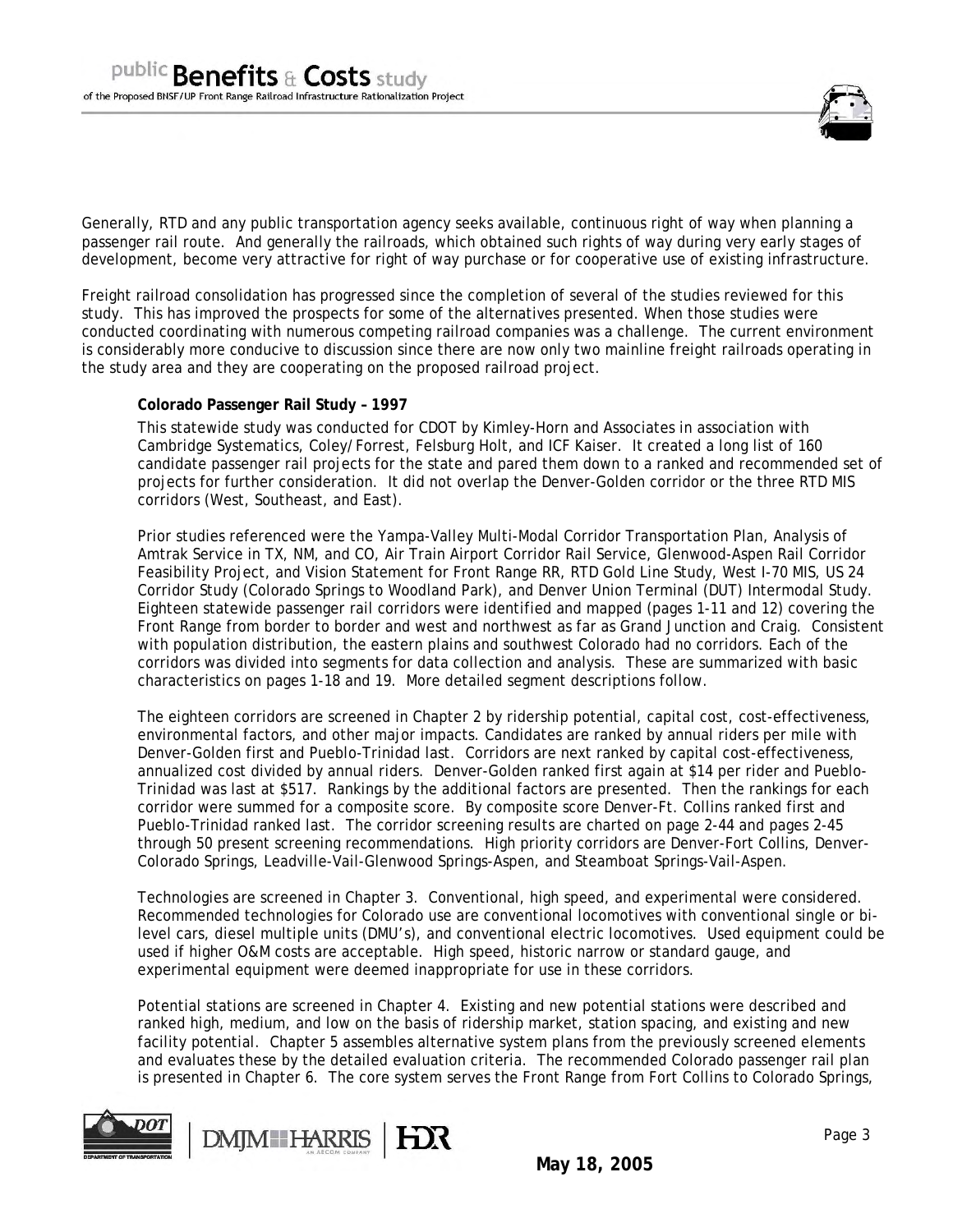

west via Kremmling to Grand Junction, north to Steamboat Springs, Leadville, and Aspen. Pages 6-1 thru 11 present the Recommended Colorado Passenger Rail Plan. Route miles total 642 for about \$1.2 billion. A phased implementation plan is then presented. The concluding section presents the Colorado Transportation Commission Recommendation that added the Colorado Springs/Pueblo segment to the core system.

### **North Front Range Transportation Alternatives Feasibility Study – 1999**

This was Major Investment Study conducted jointly by CDOT, the North Front Range Transportation and Air Quality Planning council, the Upper Front Range Regional Planning Commission, and DRCOG. The goal of the study was to evaluate alternatives to improve mobility for residents and commuters as they travel around Northern Colorado, to and from the Denver metropolitan area, and between neighboring states. It will also look at how people and goods travel through this area on their way to and from locations throughout the nation. Alternatives under consideration include: taking no action, improvements to the existing highway network, transit options, including bus and rail technologies (particularly I-25 but perhaps also US 85 and US 287), and constructing a highway on a new location.

The long list of initial alternatives contained 18 highway and railroad alignments and 17 modes or technologies. The screened short list included four passenger rail alternatives. These were the I-25 corridor, a western route through Boulder, an interior route with connections to Greeley and Loveland, and an eastern route through Brighton and Greeley. Transit components of three packaged alternatives included Inter Regional Bus Service, Combination General Purpose HOV/Bus Lanes, and Passenger Rail Service (Ft. Collins to DUT). The Vision Plan was created from the three packages of alternatives. Its rail component focused on I-25 ROW, Diesel Multiple Unit (DMU) vehicles, single track with passing tracks (preserve I-25 ROW for double track), max speed 79 mph, average speed 45 mph, and projected 10,300 passengers per day in 2020. Phase IA would extend from DUT to US 34, 47 miles, at \$388 mil. Ph IB would extend to Ft. Collins and Greeley, 38 miles, at \$264 million.

#### **South I-25 Corridor and US 85 Corridor FEIS – 2001**

**DMM HARRIS** 

This Final Environmental Impact Study was prepared by FHWA and CDOT, with PBS&J as consultant, dated May 2001. The project corridor is entirely within Douglas County and extends from C-470 to south of Castle Rock (see Figure 7.2). Three alternatives remain under consideration for the Selected Alternative. The principal problem for I-25 is congestion and for U.S. 85 congestion and safety. The primary recommended improvements are roadway widening of both facilities. The rail related environmental impact is to a couple of sections of D&RG Railroad historic alignment. Mitigation is proper documentation of the railroad prior to construction. There is a one-paragraph description of freight rail (UP/BNSF west of I-25 near Castle Rock). U.S. 85 widening would try to remain at least 10 feet from the railroad ROW. CDOT's Rail Corridor Preservation Policy Directive is cited. If the existing rail corridor is abandoned the land is preserved for future transit use.

A proposed US 85 Transit Rail Demonstration Project is described. This proposal is by an independent entity and not led by CDOT. It's objective is to implement passenger rail service between downtown Castle Rock and RTD's end of line LRT station at Santa Fe Drive and Mineral Avenue. The proposed service would be an alternative to peak period driving while I-25 and US 85 roadway construction projects are underway, with the expectation that many riders would continue with transit after construction is completed. The proposal includes four commuter rail demonstration options to determine potential ridership. Option A would operate one train set for 14 days with minimal improvements at an estimated cost of \$411,000. Option B would operate for six months to one year with one train set and includes some

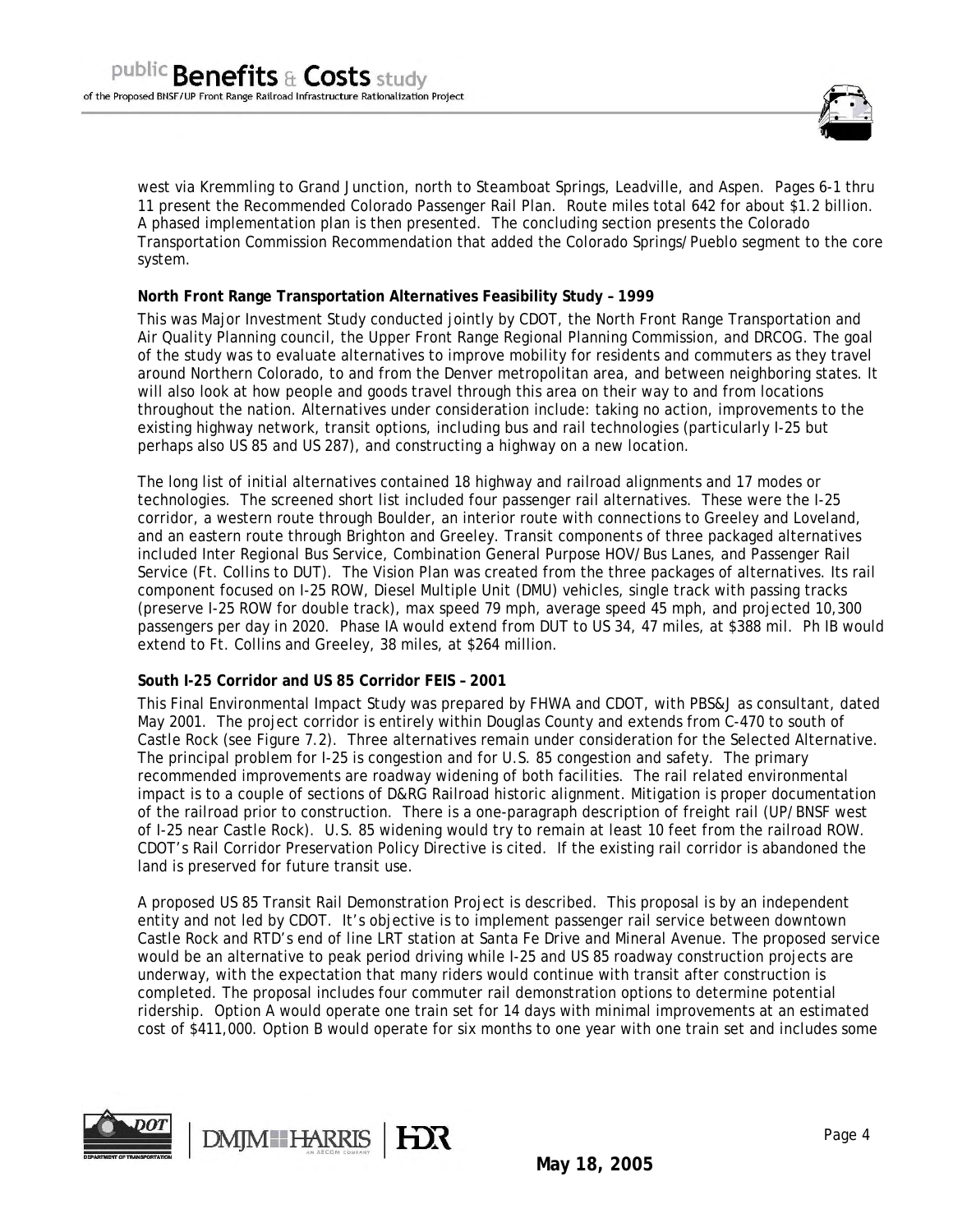**Figure 7.2 South I-25 and US 85 Corridor** 



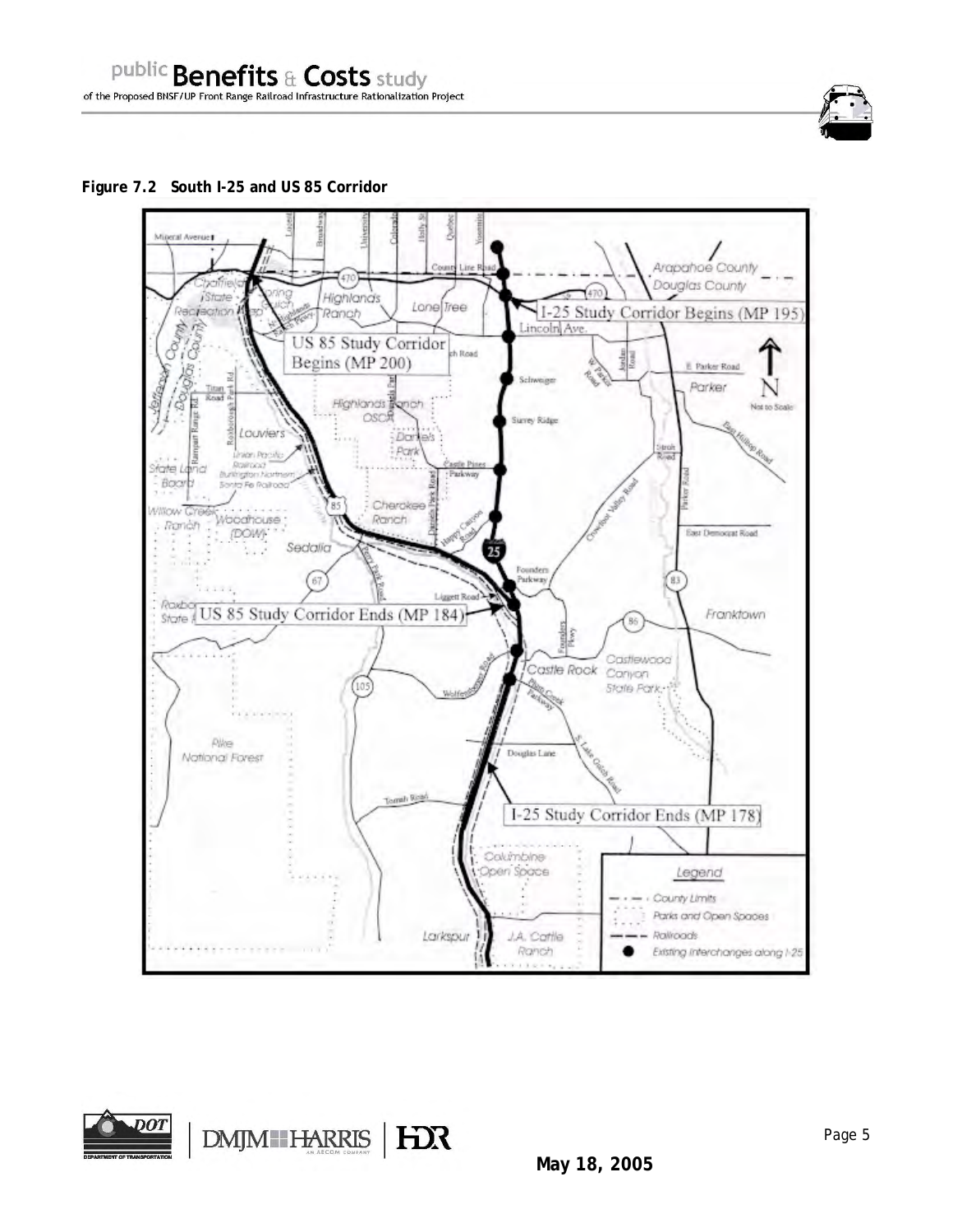

siding and station track improvements at a cost of \$1.3 to \$2.6 million. Option C would provide annual service with four train sets providing 7 round trips per day on newly constructed tracks. Construction costs would be \$15 to \$20 million for improvements, \$20 million for train sets, and \$3 million annually for operations. Option D would proved 9 daily round trips on a permanent basis with improvements costing \$117 million, trains at \$30 million, and annual operations at \$3.7 million. Twenty miles of new track is assumed. Special event trains were proposed to boost ridership.

An alternative to relocate the existing railroad through Castle Rock and construct passenger rail on the existing ROW was eliminated due to ease of construction issues, minimal benefits, and capital costs. The FEIS did not evaluate fixed guideway and bus transit as an alternative due to fiscal constraints. A transit demand forecast concluded that ridership numbers did not reduce the number of trips made by singleoccupant vehicles to improve north to south mobility.

Future construction of fixed guideway transit adjacent to I-25 ROW is suggested as a transportation envelope on a couple of figures. Construction of fixed guideway is not anticipated in the next 20 years but CDOT has coordinated with local jurisdictions to not preclude future fixed guideway options.

This study provided useful background information on the South Front Range Corridor for the passenger rail component of the current study.

#### **Rail Oriented Development: Strategies and Tools to Support Passenger Rail – 2001**

The Research Branch of CDOT produced this study with support from Charlier Associates and Clarion Associates. It was created to define the land uses, land development patterns, and transportation system characteristics that are supportive of passenger rail transit. The findings are presented in a Handbook designed to provide practical answers to questions regarding how to plan for passenger rail. Rail Transit Support Strategies are presented in a table for four station types, CBD, downtown, commuter/suburb, and rural. Implementation Tools and Entity Roles are presented in a table for four entity types, state, regional, local and private sector. This report would be most useful in a next phase of the study when considering the next level of detail in defining passenger rail corridors.

#### **Eastern Colorado Mobility Study – 2002**

Felsburg, Holt, & Ullevig in association with DMJM+Harris, Jacobs Civil, Inc., Cambridge Systematics, Inc., and Infrastructure Management Group, Inc, prepared this study for CDOT and is dated April 2002. It was conducted to assist the Transportation Commission of Colorado in understanding freight mobility within the state and to make suggestions for infrastructure improvement to enhance the level of mobility. The study purpose was defined as "To evaluate the feasibility of improving existing and/or constructing future transportation corridors and intermodal facilities to enhance the mobility of freight services within and through eastern Colorado."

The Colorado Eastern Mobility Study analyzed and projected commodity flows within Eastern Colorado. Highway, railroad, and air transportation systems are also analyzed for ability and improvements needed to handle existing and projected commodity flows.

Various pieces of information were pulled from the Eastern Colorado Mobility Study for a guide to information needed for the CDOT Public Benefits and Costs study being conducted. Information about volumes of commodity flows, train traffic, truck volumes, intermodal descriptions, natural heritage conservation sites, public lands, and railroad safety issues was gathered from the Eastern Colorado Mobility Study and used as a reference point for the current Railroad Study.



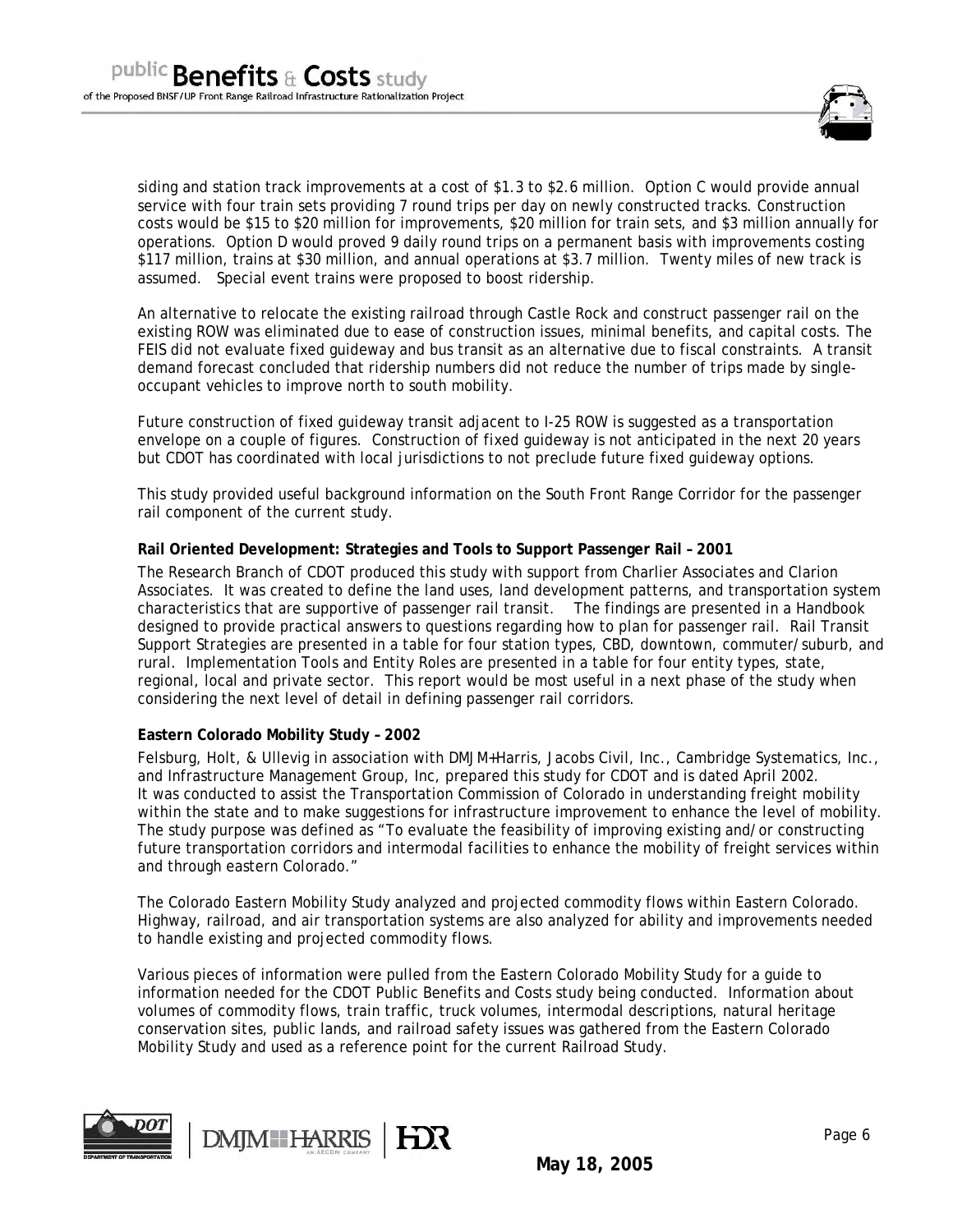

### **Impacts on Front Range Passenger Rail Plans: No-Build Option**

Three corridors were found where the railroad project Build versus No-Build decisions made a clear and defined difference for passenger rail implementation. Two are RTD corridors, East and North Metro, and the third is commuter rail between Denver and Colorado Springs. For other RTD and commuter rail corridors the difference is speculative and not definitive at the current stage of corridor planning. Therefore these are not considered when estimating costs and benefits of the railroad project. Some of these other corridors could be shown to have quantifiable benefits from the railroad project later after additional planning and analysis is performed.

#### **RTD East Corridor**

Figure 7.3 shows the location where RTD requires approximately 3400 feet of elevated structure to cross York Street, if the railroad project is not built.

#### **Figure 7.3 Passenger Rail Corridors**



The cost of this structure, designed for E-80 loading for commuter rail trains, is estimated to cost \$25.5 million. Right of way for this structure is estimated at \$8.4 million. Tracks, power, and controls are not included since these would be required for an at-grade configuration as well. Total approximate cost for this No-Build Option is \$33.9 million. With a 30% contingency for possible unexpected costs due to a lack of detailed engineering information at this very preliminary stage the estimate increases to \$44 million above the railroad project Build Option.

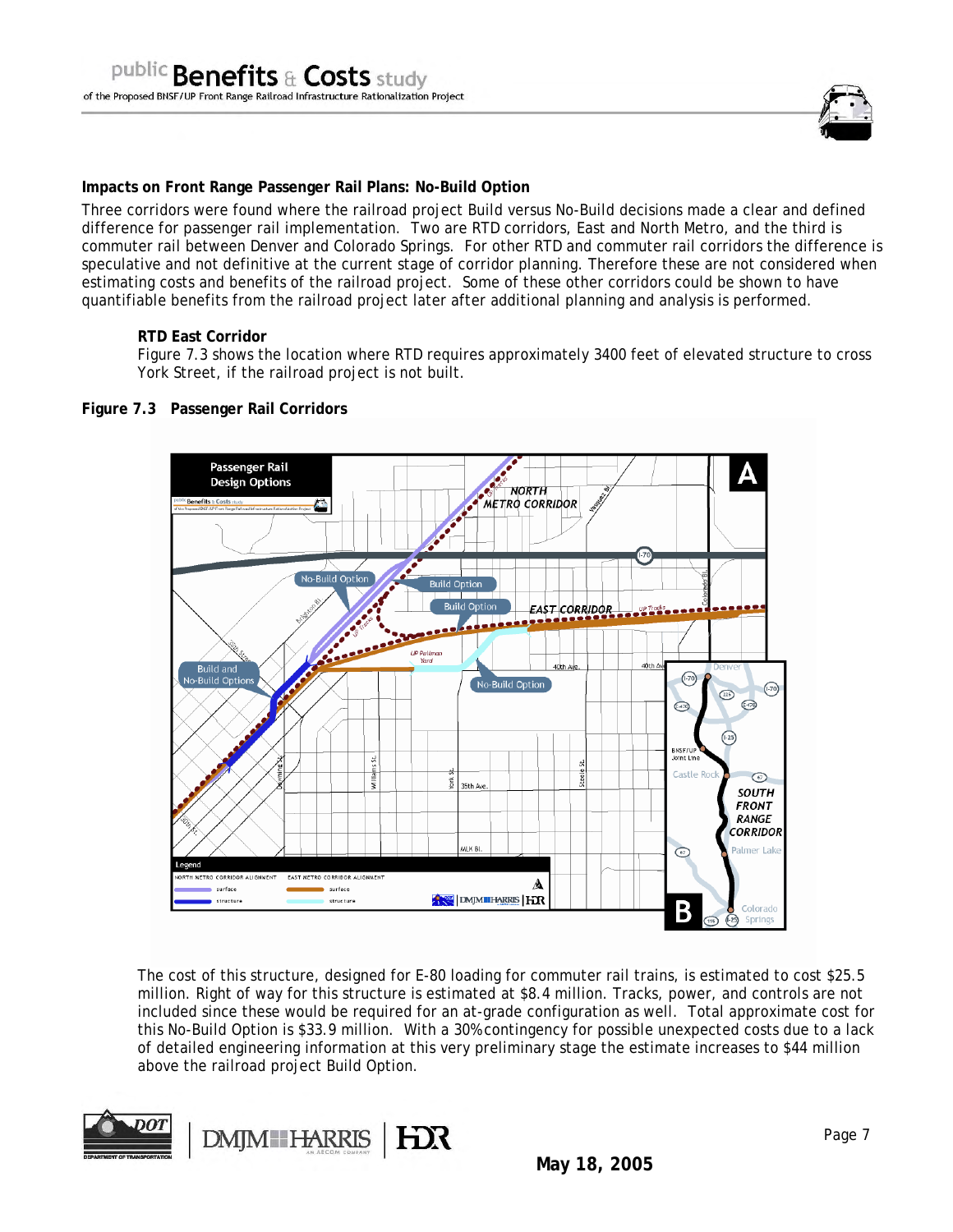

#### **RTD North Metro Corridor**

Because of relatively high train traffic in the No-Build Option about 18 acres of ROW would be required west of the UP tracks in the area between Downing and I-70. The estimated cost of this ROW, including a 30% contingency, is \$5.5 million.

#### **Other RTD Corridors**

#### **U.S. 36 Corridor and Gold Line**

It would not be practical for RTD to build a new passenger rail alignment for these corridors with BNSF in place, Build or No-Build. The Rennick and TOFC yards could have to be removed. RTD's right of way requirements from BNSF would be the same whether the railroad project was built or not. The Major Investment Study for this corridor shows the preferred RTD preferred alignment out of railroad ROW.

#### **West Corridor**

RTD could use the Burnam Yard property if it became available under the Build Option. However RTD has an alternative property at the same estimated cost as the Burnham property so, for purposes of this study, the Build versus No-Build decision is not a factor.

#### **South Front Range Corridor**

The Colorado Passenger Rail Study of statewide corridors ranked Denver to Colorado Springs fifth in statewide importance, a high priority corridor. The extension to Pueblo ranked 15<sup>th</sup> placing it in the low priority category. For purposes of this study the South Front Range Corridor is assumed to extend from Denver to Colorado Springs. Figure 7.3B shows this corridor with its two alternative basic alignments, U.S. 85 and I-25 to Castle Rock. The U.S. 85 alignment along the railroad ROW is the focus of this study.

For purposes of this study, the assumed difference between the Build and No-Build Options for this corridor is illustrated in Table 7.1.

|              | No-Build Option                                       | <b>Build Option</b>                 |
|--------------|-------------------------------------------------------|-------------------------------------|
| <b>Track</b> | \$3 million per mile                                  | \$2 million per mile                |
| <b>ROW</b>   | Purchase \$21.5 M of ROW adjacent to reconstructed I- | No ROW cost (or included with Track |
|              | 25 to Castle Rock. Buy approximately 39 miles of ROW  | cost)                               |
|              | to Colorado Springs at \$58.5 million.                |                                     |
| Other        | Cost of all other commuter rail infrastructure equal, | Cost of all other commuter rail     |
|              | Build or No-Build                                     | infrastructure equal, Build or No-  |
|              |                                                       | Build                               |

#### **Table 7.1 – Cost Comparison**

With heavy train traffic continuing under No-Build, a commuter rail operation could be built adjacent to or within the reconstructed and widened I-25 as far as Castle Rock. Cost of this ROW is estimated to be \$21.5 million, consisting of land for tracks and stations, one tunnel under I-25 and one bridge over I-25. From Castle Rock to Colorado Springs new ROW would be required. Based on a recent purchase of 175 miles of 20-foot ROW from the Union Pacific Railroad by the Utah Transit Authority for \$185 million, an estimate of \$58.5 million is assumed for the Castle Rock-to-Colorado Springs 30-foot ROW.

Under the Build Option the two railroads could sell one of their two tracks to the commuter rail owner, using the other for the continuing low volume of freight train traffic. Freight trains and commuter rail